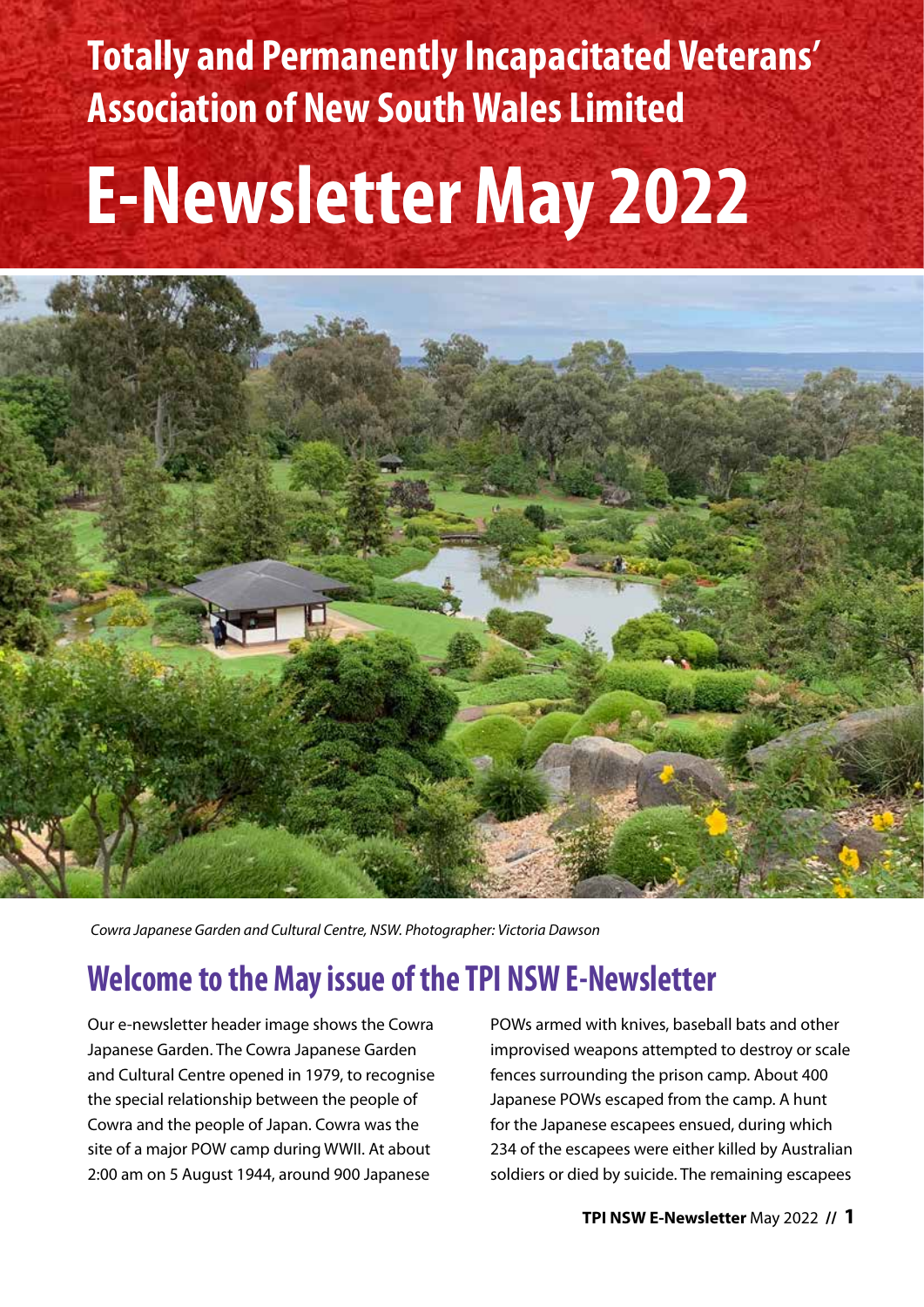were recaptured. Four Australian soldiers also died during this episode, known as the Cowra Breakout.

The Japanese POWs who died in the breakout were buried at a site adjacent to an Australian war cemetery in Cowra. Later, all Japanese WWII graves in Australia were transferred to this site.

In 1977, Japanese Garden designer Ken Nakajima was commissioned to design a commemorative garden for a site near Cowra's Japanese and Australian war cemeteries. Opened in 1979, the Cowra Japanese Garden and Cultural Centre is an enduring symbol of peace and goodwill between Australia and Japan. At five

hectares, the garden is the largest Japanese garden in the Southern hemisphere.

We hope this e-newsletter will not be just one-way communication and that you will share your ideas and experiences with other TPI NSW Association members. If you have information that you would like to share please email: [editor@](mailto:editor@tpinsw.org.au) [tpinsw.org.au.](mailto:editor@tpinsw.org.au) We look forward to hearing from you.

#### **Victoria Dawson**

**Editor, TPI NSW Association Email: [editor@tpinsw.org.au](mailto:editor@tpinsw.org.au)**

## **How to Promote Your Wartime Memorabilia**

Penshurst sub-branch launched its entire collection of wartime memorabilia online on 11 November 2020 to mark Remembrance Day. On that same day, the local paper published a prominent article on the launch and provided the public with the digital link to the new site.

### **How Was it Done?**

Our sub-branch committee authorised our Curator, Sean Mc Manus, to work with retired Council librarian, Julie FitzSimons, to begin work on the project during the Covid lockdown. This work entailed producing a detailed catalogue of all of the 143 objects in the collection. Each object was cleaned, photographed in a light box, and a detailed record made. Each photo was then sent for adjustment to Jessica Lee, who then uploaded each photo with details onto a special resting site.

Photo and catalogue work proceeded over several weeks and was tested prior to loading onto the final site on Remembrance Day.

### **What is eHIVE?**

eHive [\(https://info.ehive.com/\)](https://info.ehive.com/) is a digital site repository for over 600,000 collection items worldwide. It is a web-based cataloguing system used by museums, art galleries and private collectors to catalogue and share their collections with the public around the world. There is a small



*Stan Pickering's wallet with bullet hole*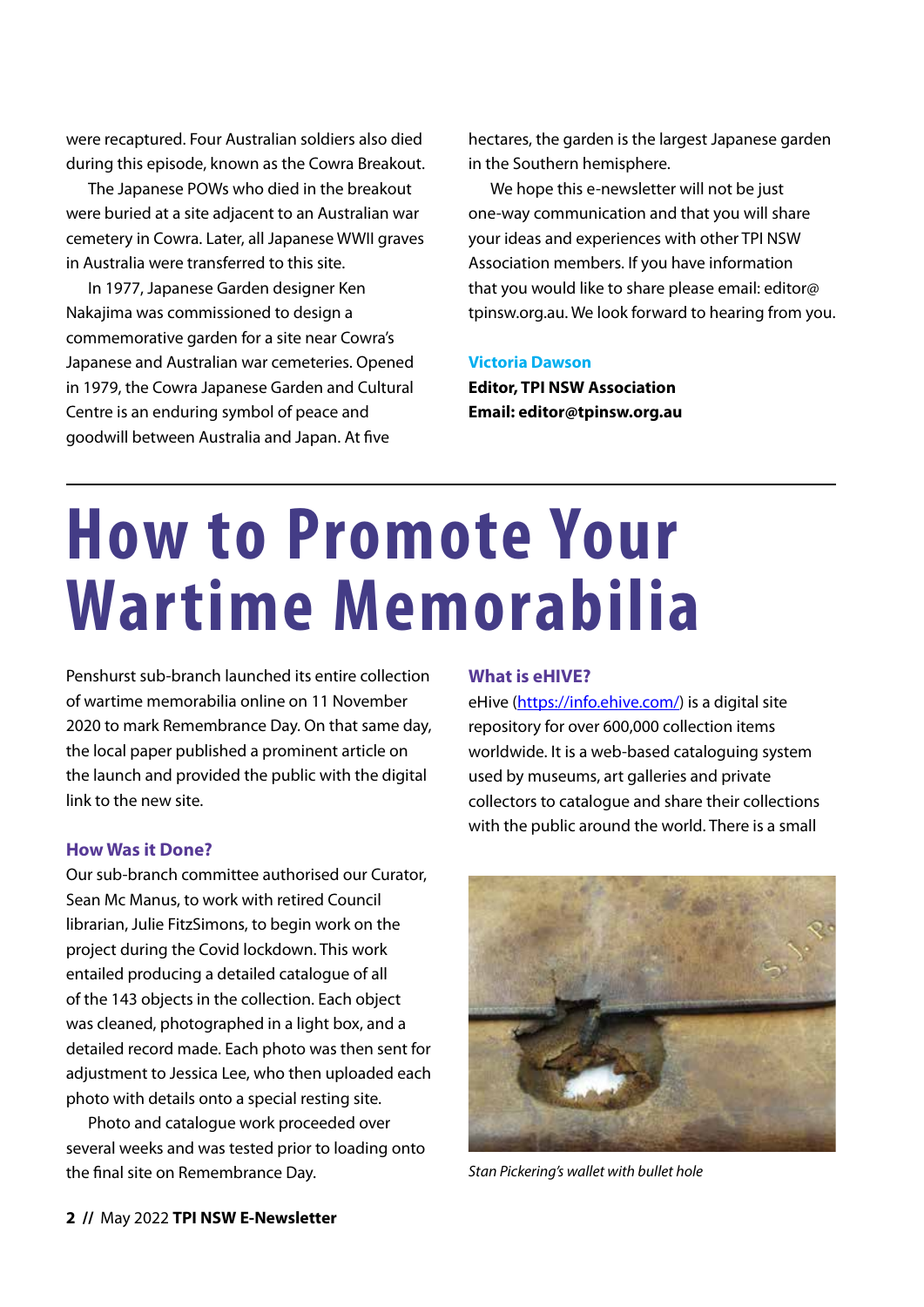annual cost involved to store and display your collection.

### **Benefits**

By providing a digital catalogue of its collection, Penshurst has made it possible for students, relatives, researchers and RSL members to view the collection in their own time. Importantly, during the time of the Covid virus restrictions, students and others, can safely view the collection from the privacy of their own homes. Making the collection available on eHive benefits the Penshurst sub-branch as it makes its collection available to a potential worldwide audience. Finally, the collection is now safely preserved in a digital format for all time.

### **One of the Treasures**

The catalogue contains photos and information on 143 objects from WWI and WWII, Korea, Vietnam and Afghanistan. A feature of the collection is a leather wallet with a bullet hole. It belonged to a local named Stan Pickering from Oatley. He enlisted in the 1st AIF in August 1916 aged 21 and departed on HMAT SS Port Nicholson. Whilst in Melbourne Port, he threw a bottle overboard with a message for his mother. Amazingly, the bottle was recovered by a resident in Western Australia who returned it to the Pickering family in June 1917. Stan joined the 1<sup>st</sup> Battalion (22<sup>nd</sup> reinforcements) and was reported wounded and then missing in action at Passchendaele in October 1917. A Lieutenant Dunningham, who met Stan on the voyage over to France, posted Stan's personal effects home including the wallet.

### **How to Access the Collection on eHive**

Penshurst is proud to be able to share the story of Stan Pickering and his wallet (and bible) along with other precious collection items belonging to those who served Australia.

The collection can be viewed from the Penshurst Sub-Branch web site at:

www.penshurstsubbranch.org.au

### or

[https://eHive.com/collections/200753/penshurst](https://ehive.com/collections/200753/penshurst-rsl-sub-branch)[rsl-sub-branch](https://ehive.com/collections/200753/penshurst-rsl-sub-branch)

For more information on this project and to find more about eHive, please contact Julie Fitzsimons and Jessica Lee at [penshurstarchives@gmail.com](mailto:penshurstarchives@gmail.com) 

### **John Hoban TPI NSW Director**



*World War II cigarette lighter produced by the Australian Red Cross Society, image provided to eHive by Penshurst RSL Sub-Branch*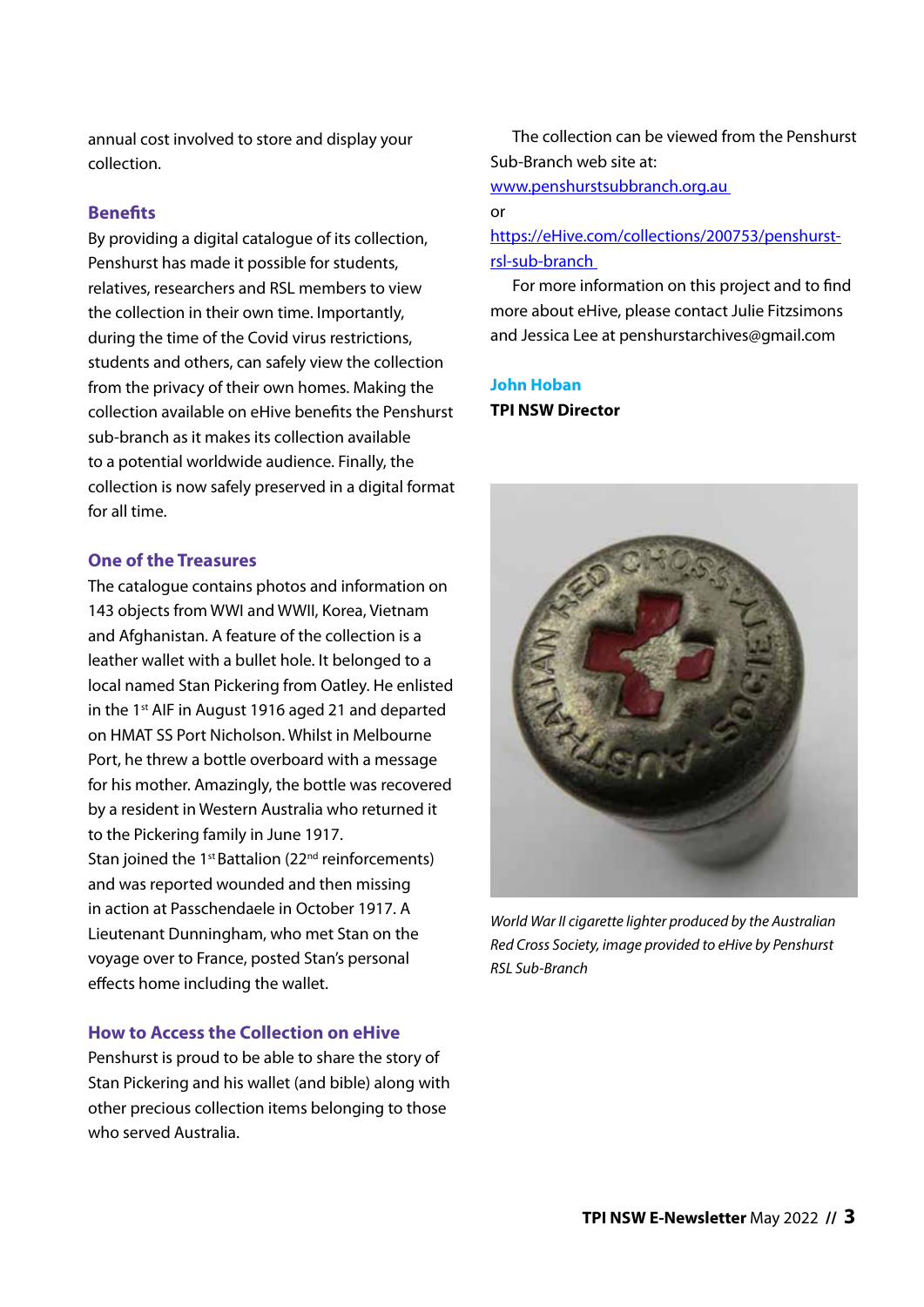

### **TPI Association of NSW Christmas-in-July Luncheon**

The TPI Association of NSW Christmas-in-July Luncheon will be held on:

### **Tuesday 5 July 2022**

12 noon for 12.30pm

at Club York, Level 2, 99 York Street, Sydney.

A three-course meal and drinks will be served. There will be lucky door prizes and live entertainment. The cost is \$40 per person.

### **If you need a special meal please let us know.**

Members who have already paid can attend or ask for a refund. We encourage others to book. If you'd like to attend, please complete the form below and return it to the TPI NSW office by:

### **Tuesday 21 June 2022**

**GPO Box 4429, Sydney NSW 2001**

**Phone: (02) 9235 1466 Email: office@tpinsw.org.au.**

*Please stay at home if you have any respiratory symptoms.*

| Name                                                                                                                                                                                                                                                   |                        |  |  |  | TPI Badge Number     |  |  |  |  |  |  |  |
|--------------------------------------------------------------------------------------------------------------------------------------------------------------------------------------------------------------------------------------------------------|------------------------|--|--|--|----------------------|--|--|--|--|--|--|--|
| Telephone (Home)                                                                                                                                                                                                                                       | Telephone (Mobile)     |  |  |  | <b>Email Address</b> |  |  |  |  |  |  |  |
| Number of People Attending                                                                                                                                                                                                                             | Cost per Meal: \$40.00 |  |  |  | Total \$             |  |  |  |  |  |  |  |
| <b>Total Payment</b>                                                                                                                                                                                                                                   |                        |  |  |  | \$                   |  |  |  |  |  |  |  |
| PAYMENT METHOD (Tick Box)                                                                                                                                                                                                                              |                        |  |  |  |                      |  |  |  |  |  |  |  |
| <b>CHEQUE</b><br><b>MONEY ORDER</b><br><b>MASTERCARD</b><br><b>INTERNET TRANSFER</b><br><b>VISA</b><br>BSB: 082 2001<br>ACCOUNT NUMBER: 025402663<br>Please quote your surname and<br>badge number in the details<br>section of your internet payment. |                        |  |  |  |                      |  |  |  |  |  |  |  |
| CARD NO.                                                                                                                                                                                                                                               |                        |  |  |  |                      |  |  |  |  |  |  |  |
| <b>EXPIRY DATE</b><br>CVV NO.                                                                                                                                                                                                                          |                        |  |  |  |                      |  |  |  |  |  |  |  |
| <b>CARDHOLDER NAME:</b>                                                                                                                                                                                                                                |                        |  |  |  |                      |  |  |  |  |  |  |  |
| AMOUNT: \$<br><b>SIGNATURE</b>                                                                                                                                                                                                                         |                        |  |  |  |                      |  |  |  |  |  |  |  |

**<sup>4 //</sup>** May 2022 **TPI NSW E-Newsletter**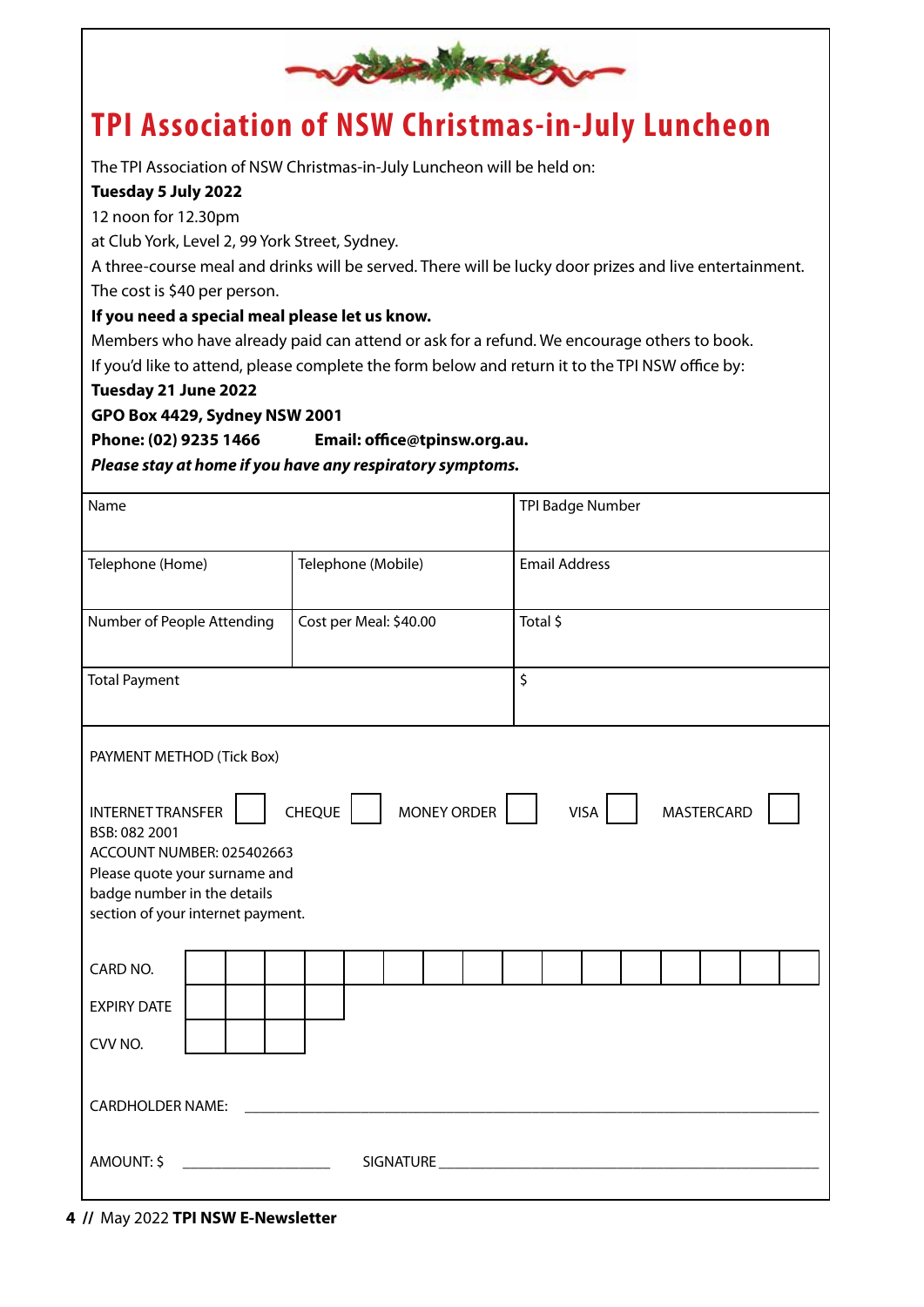# **Letters to the Editor**

HMAS Hobart Association (NSW Section)

President: Bill Ross (02) 9834 3225 Hon. Sec: John Withers, OAM

Friday 25th March 2022

Ms Victoria Dawson Editor *Salute* Magazine

Dear Ms Dawson

I am the Secretary (along with other duties of *The Buzz*, the bi-monthly newsletter of the HMAS Hobart Association (NSW Section) which is circulated to currently approx. 300 members all around Australia. This has been printed for members since June 1976, and has always come under the umbrella of the Secretary's responsibilities. *The Buzz* usually is 12 x A5 pages but since Covid, I have dropped back to 8 x A5 as we were not able to hold meetings.

I have been forwarded a couple of editions of your *Salute* magazine, by one of your members. I enjoy reading it. The autumn edition has a WWII painting and short story on HMAS Hobart 1 during the Battle of the Coral Sea.

I include an appropriate poem each April edition and have five or six that have been rotated for many years. It is time for some newer contributions.

I am seeking your permission to use in the April (ANZAC) edition of *The Buzz*, the poem "The Marchers" by Vic Jefferies on page 33 of the autumn edition of *Salute*. If granted, acknowledgements to Mr Jefferies and *Salute* would be accorded. Yours faithfully

### **John Withers, OAM**

**Hon Secretary/Treasurer HMAS HOBART Assoc (NSW Section) ddghobart39@tpg.com.au**

The following message was received from Chris Edge via the TPI NSW website:

Thursday 24 March 2022

I have just purchased a 2022 Kia Sportage from a local KIA dealer. I managed to save just on \$9,000 off the retail price by not paying GST, stamp duty and registration costs. I was also to take advantage of the KIA national fleet discount which was negotiated through the TPI Association. I would like to take this opportunity to thank the Association for their efforts in negotiating this discount with KIA.

**Cheers Chris Edge**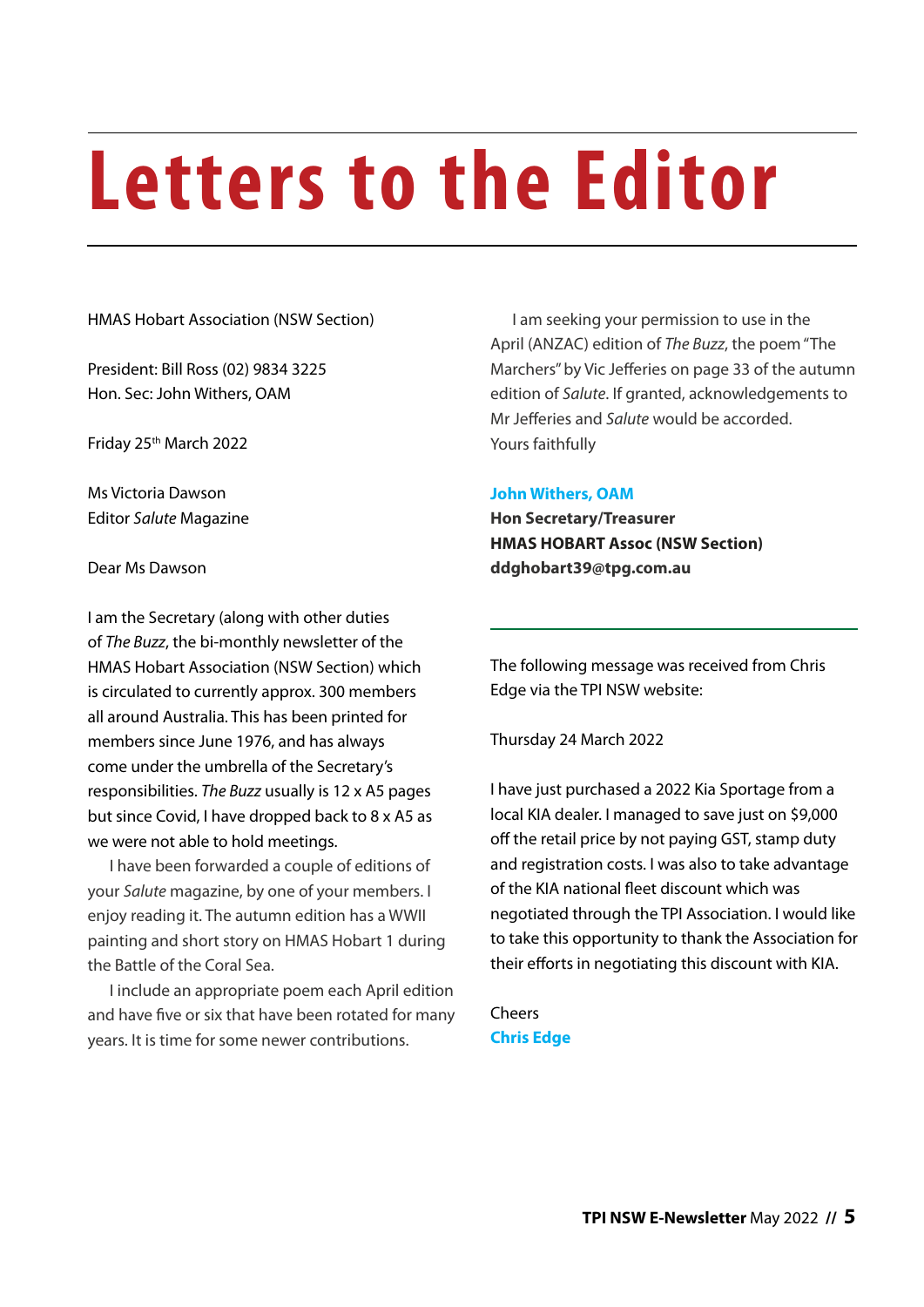

*Blacktown & Districts TPI Social & Welfare Club's February BBQ with the colour theme red.*

## **Invitation: Totally and Permanently Incapacitated (TPIs) & Special Rate (SR) Veterans**

**The Blacktown & District TPI Social & Welfare Club's members invite TPIs/Special Rate (SR) to come and experience our club.**

**The club meets at 1:00 pm on the first Thursday of each month at Club Blacktown (formally the RSL club).**

### **This invitation stands for our general meetings.**

Prior to the monthly general meetings, members and wives/carers meet in the Villaggio restaurant to socialise (about 11:45am). Meetings are held in a room set aside on the day. Post-meeting members are treated to cold or hot drinks and more socialising in the Villaggio restaurant.

If attending a meeting contact Ian Brady

[ibrady@bigpond.net.au](mailto:ibrady@bigpond.net.au) to arrange a member to meet & greet you or just walk in.

The club is the most active TPI Social & Welfare Club in the state, with a different activity each month which could be a meet at a point of interest/ event or a day coach trip.

- Social events are subsidised.
- Longer 3-day country tours are also conducted once per year.
- The purpose of this invitation is to encourage TPIs to join our club and participate and socialize.
- You are encouraged to join the TPI Association of NSW to give it strength in numbers when dealing with government.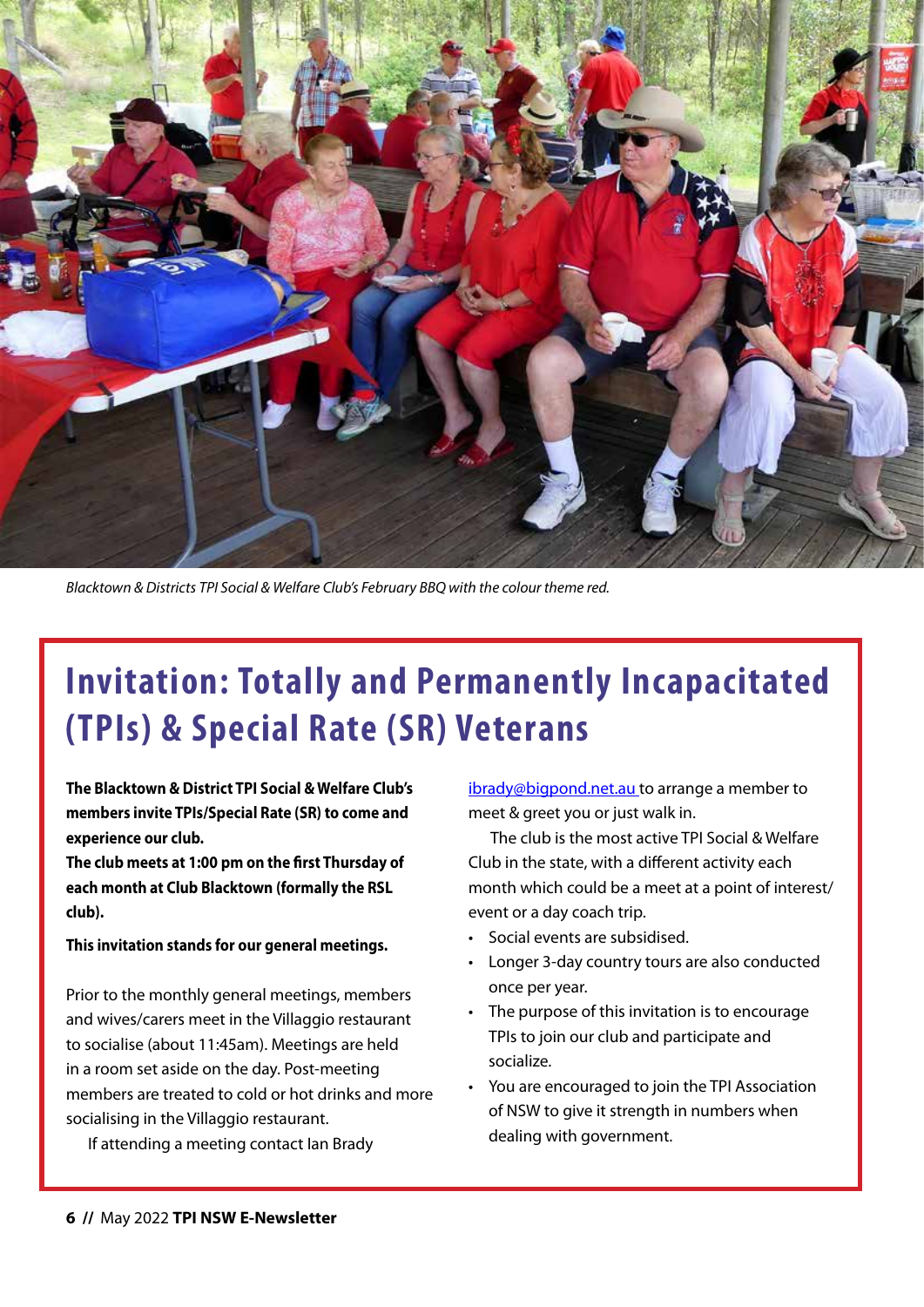# **Victory in Europe Day 8 May**

Victory in Europe (VE) Day marks Germany's surrender in World War II after almost 6 years of conflict. It's a significant date for us to remember and reflect on the important role of many Australians across the European theatre of war.

Australian aircrew, who had flown more than 500 allied prisoners of war liberated from German camps back to England that day, belatedly celebrate the victory in Europe in their station mess. (AWM UK2852)

Victory in Europe Day –or 'VE Day' – signalled the end of almost six years of terrible fighting between the Allies and Nazi Germany on 8 May 1945.

The signing of an [unconditional surrender](https://en.wikipedia.org/wiki/German_Instrument_of_Surrender) by the German High Command took place on 7 May 1945. The surrender took effect from midnight on 8 to 9 May . The Allies proclaimed 8 May as Victory in Europe Day. It brought an end to the war against Germany and its European allies.

Most Australians read the news in their local newspapers, such as ["Germany Capitulates:](https://anzacportal.dva.gov.au/resources/germany-capitulates-1945-newsclip)  [Unconditional Surrender"](https://anzacportal.dva.gov.au/resources/germany-capitulates-1945-newsclip).

Australians serving overseas celebrated the victory, as did their loved ones back home. However, the celebrations as a whole were dampened by the knowledge that the war in the Pacific was still to be won.

In Australia, churches held thanksgiving services. On 9 May in Melbourne, 100,000 people attended the service at the Shrine of Remembrance. In Canberra that same day, the editorial writer of *The Canberra Times* wrote that the floodlights over the Australian War Memorial stood:

"In bright relief against the darkness which is now passing from Europe, and soon from the entire world." ([http://nla.gov.au/nla.news-article2626721\)](http://nla.gov.au/nla.news-article2626721)



The war in the Pacific continued until the Japanese surrendered in August of 1945.

(From the Anzac Portal: [https://anzacportal.dva.](https://anzacportal.dva.gov.au/commemoration/days-commemoration-australia/victory-in-europe#0) [gov.au/commemoration/](https://anzacportal.dva.gov.au/commemoration/days-commemoration-australia/victory-in-europe#0) [days-commemoration](https://anzacportal.dva.gov.au/commemoration/days-commemoration-australia/victory-in-europe#0)[australia/victory-in](https://anzacportal.dva.gov.au/commemoration/days-commemoration-australia/victory-in-europe#0)[europe#0\)](https://anzacportal.dva.gov.au/commemoration/days-commemoration-australia/victory-in-europe#0)

*Crews of RAAF No 463 and No 467 (Lancaster) Squadrons who throughout the day had flown more than 500 liberated prisoners of war from German camps back to England, celebrate a belated VE Day in their station mess at RAF Station Waddington, Lincolnshire, in May 1945. AWM UK2852*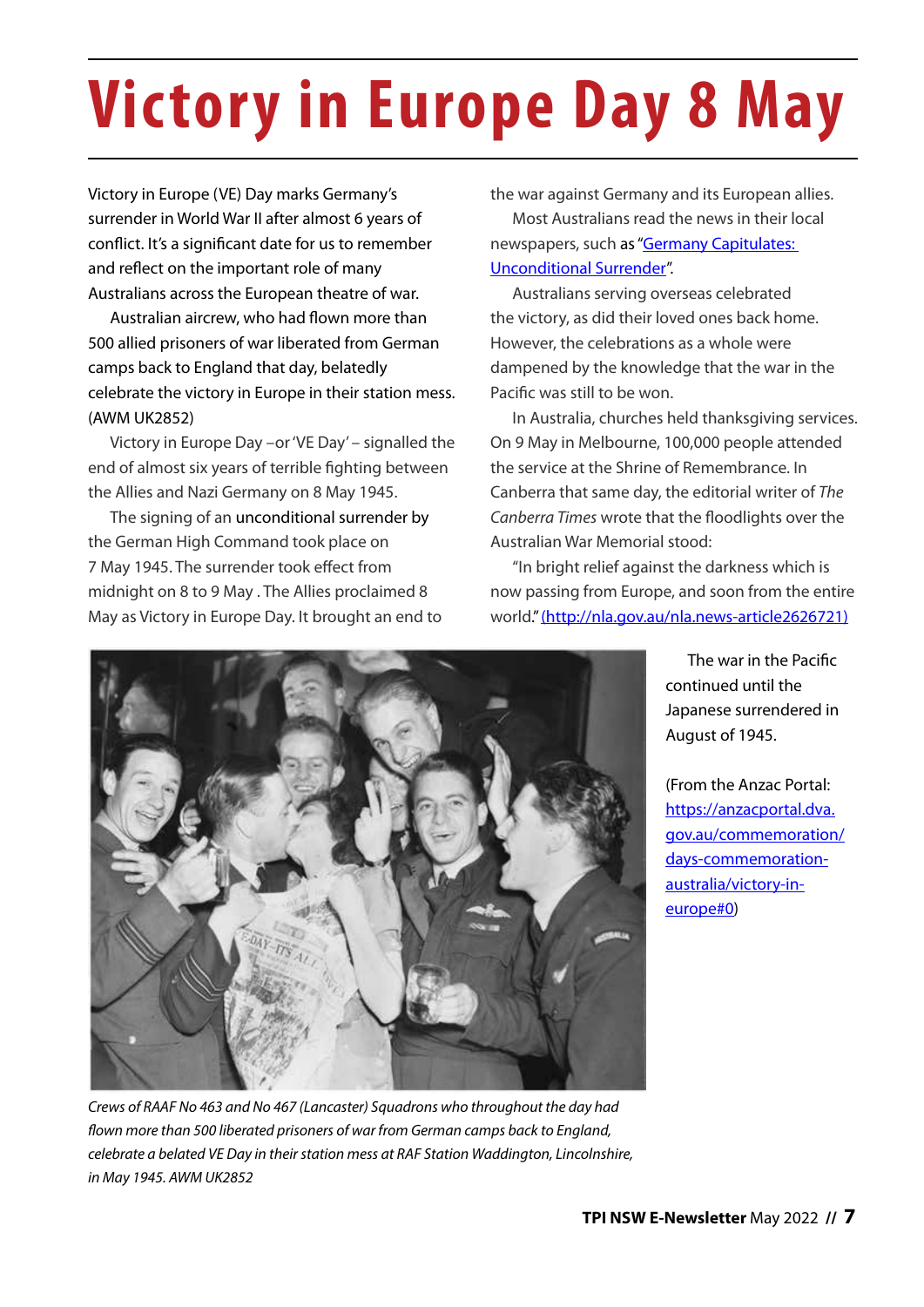# **DVA Media Releases**

### **Australians Gather Around the World to Commemorate Anzac Day**

### 25 April 2022

Thousands have gathered in Australia and around the world to commemorate Anzac Day and pay tribute to those who have served this nation in wars, conflicts, and peacekeeping operations.

This year marked the return of international

public commemorations for the first time since 2019, due to the COVID-19 pandemic and travel restrictions.

Anzac Day services have been held in Australia since 1916, with the day formally gazetted as a day of commemoration in every state and territory during the 1920s.

Anzac Day pilgrimages to places of significance to Australians who have served is also a longheld tradition, with services held on Anzac Cove, Gallipoli, as early as 1923.

| Australian War Memorial Anzac Day Dawn Service,<br>ACT, Australia          | 18,200 people                                                                                                                          |  |  |  |  |  |
|----------------------------------------------------------------------------|----------------------------------------------------------------------------------------------------------------------------------------|--|--|--|--|--|
| Anzac Day Dawn Service, Gallipoli, Turkey                                  | 563 people                                                                                                                             |  |  |  |  |  |
| Lone Pine Service, Gallipoli, Turkey                                       | 187 people                                                                                                                             |  |  |  |  |  |
| Anzac Day Dawn Service, Villers-Bretonneux,<br>France                      | 665 people                                                                                                                             |  |  |  |  |  |
| Anzac Day Service, Hellfire Pass, Thailand                                 | 450 people                                                                                                                             |  |  |  |  |  |
| Anzac Day Service, Sandakan, Malaysia                                      | 85 people<br>*Unfortunately the Service was not open for<br>public attendance this year in accordance with<br>local COVID restrictions |  |  |  |  |  |
| Anzac Day Service, Port Moresby (Bomana War<br>Cemetery), Papua New Guinea | 2,000 people                                                                                                                           |  |  |  |  |  |

### **Estimated attendance at Anzac Day domestic and overseas commemorative services**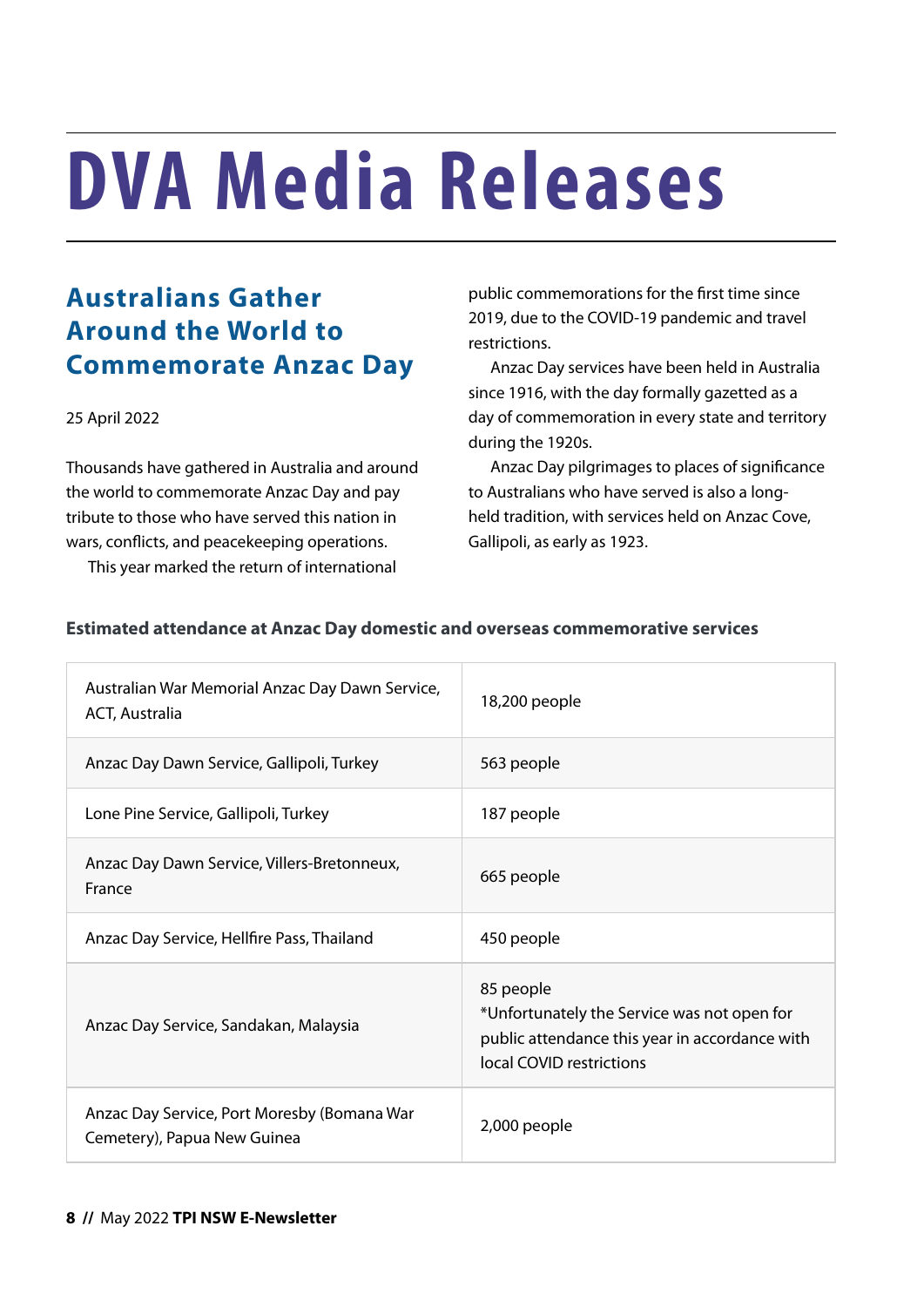

### **Honouring the Service and Sacrifice of Those Who Defend Our Nation**

### **The Hon Andrew Gee MP**

Minister for Veterans' Affairs Minister for Defence Personnel Federal Member for Calare

#### 24 April 2022

Tomorrow, on Anzac Day, our nation will pause to thank all current and former men and women of our Defence force, and to remember the sacrifice of all those Australians who have given their lives in the service of our nation.

Minister for Veterans' Affairs and Defence Personnel Andrew Gee encouraged all Australians to take time out to reflect on our national day of commemoration.

"Anzac Day is sacred to Australians, as a time when we honour our nation's defence personnel who have served across all wars, conflicts, and peacekeeping operations," Minister Gee said.

"We must never forget the more than 102,000 Australians who have given their lives for our

nation, and all those who have been physically and emotionally wounded, as well as their families.

"It is a day to acknowledge and commemorate the enormous contribution that all of these brave and dedicated Australians have made.

"Through their service, courage and commitment, they have ensured Australia remains a free and democratic nation. For that we are eternally grateful.

"The men and women who've served our nation through the generations have never asked for much in return. In the end it comes down to one thing – that we never forget what they have done for us.

"That sacred duty of remembrance currently rests with our generation, and it is a commitment that we will in turn pass onto the next.

"There are many ways to mark Anzac Day, and it is very heartening to see local services returning this year now that COVID restrictions have eased. It will be the first Anzac Day since 2019 that many veterans and families can again come together with their communities for commemorations.

"This year also sees the return of overseas services, including at Gallipoli and Villers-Bretonneux.

"No matter how you mark Anzac Day this year -